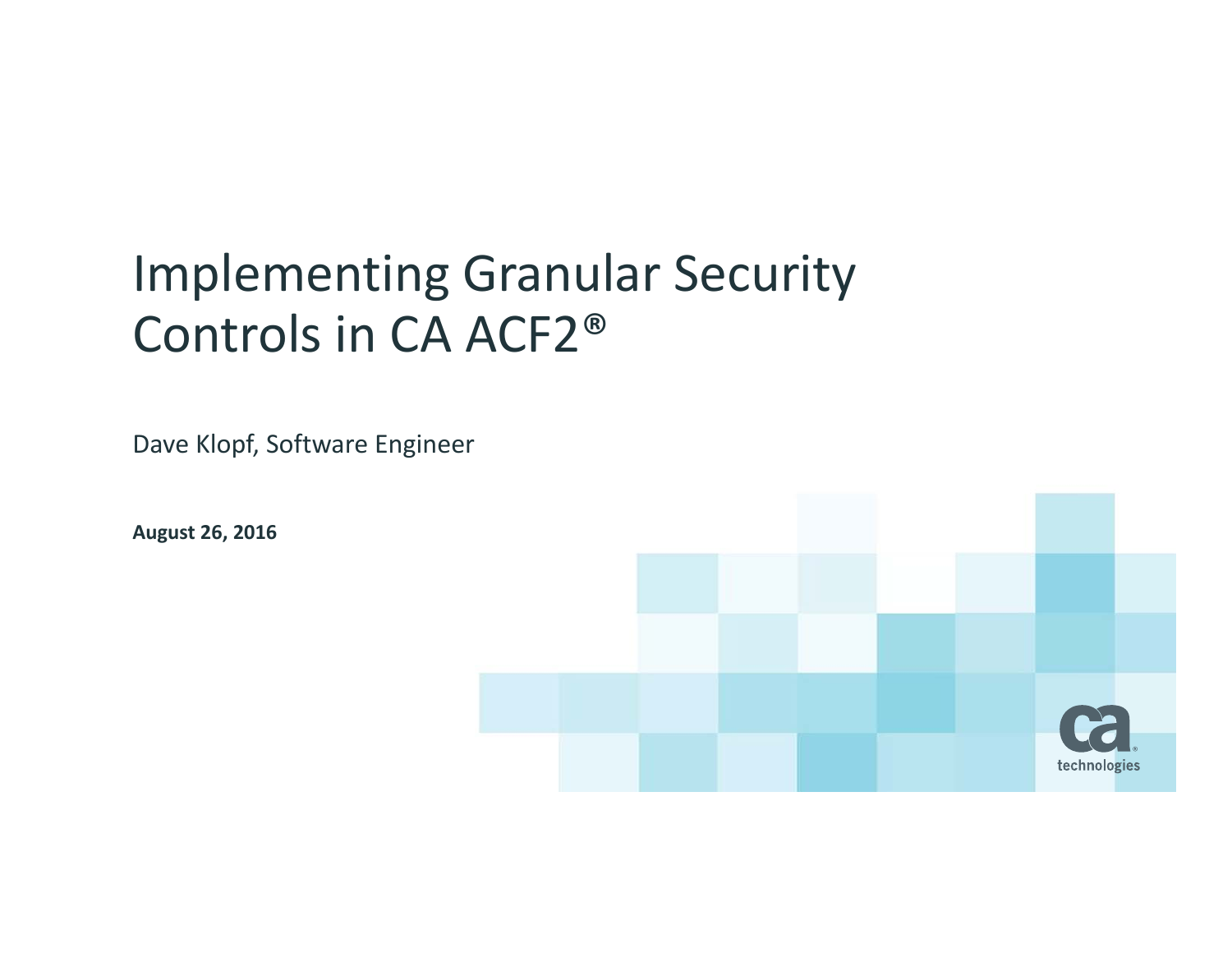### **Agenda**

|                | <b>PRESENTATION OBJECTIVES</b>                            |
|----------------|-----------------------------------------------------------|
| $\overline{2}$ | <b>INTRODUCTION TO THE CASECAUT RESOURCE CLASS</b>        |
| 3              | <b>CONTROLLING PASSWORD/PASSWORD FIELD ADMINISTRATION</b> |
| 4              | <b>EXAMPLE 1: HELP-DESK ADMINISTRATOR</b>                 |
| 5              | <b>CONTROLLING CERTIFICATE ADMINISTRATION</b>             |
| 6              | <b>EXAMPLE 2 &amp; 3: CERTIFICATE ADMINISTRATION</b>      |
| 7              | <b>RESOURCES, FINAL THOUGHTS, &amp; QUESTIONS</b>         |

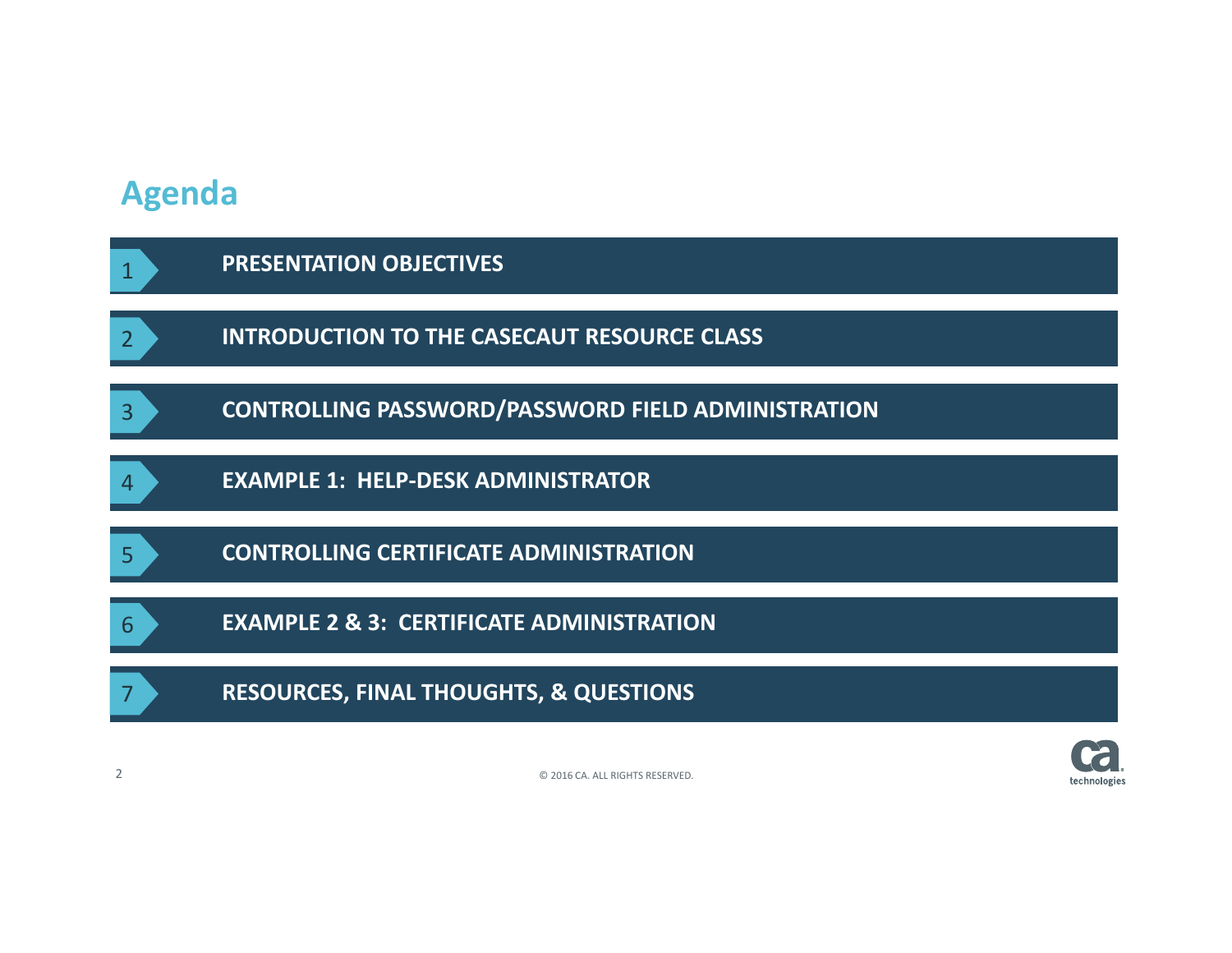## **Objectives**

By the end of this presentation, you should understand:

- $\blacksquare$ ■ What the CA ACF2<sup>®</sup> CASECAUT resource class feature enables.
- $\mathcal{L}_{\mathcal{A}}$ ■ How the CA ACF2<sup>®</sup> CASECAUT resource class feature provides granular security.
- $\mathcal{L}_{\mathcal{A}}$  Why it is absolutely necessary to implement granular security controls for mainframe environments.

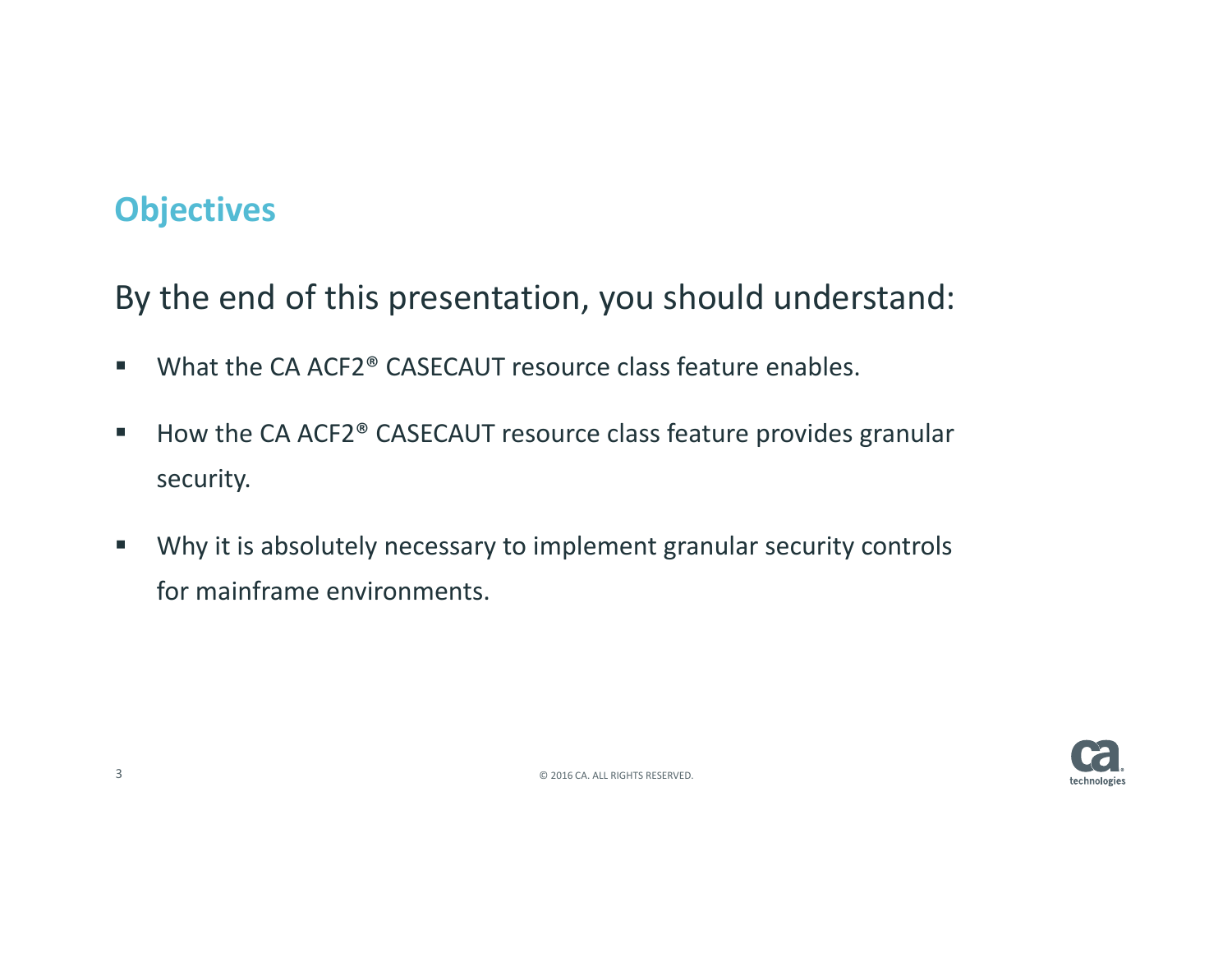### **Introduction to the CASECAUT Resource Class**

### $\overline{\phantom{a}}$ **What is it?**

A pre‐defined resource class (CASECAUT) with internal CLASSMAP record of TYPE=AUT, new to <code>ACF2</code>® r15.

### $\blacksquare$ **What does it do?**

Supplements existing administrative authorities by providing the ability to authorize users to perform administrative functions over passwords, password fields, and certificates without adding any high‐level privileges to the user.

### $\blacksquare$ **Why would I use this?**

To granularly control administrative functions in order to prevent users from performing administration tasks that they should not be authorized to do. For instance, modifying the passwords for user ID's outside of their scope, like a high-level security admin. Conversely, CASECAUT can be used to allow certain administrative functions for use by an ID while blocking others. For instance, allowing <sup>a</sup> Help‐Desk administrator to modify another user's password, but not change any of the password requirements, like number of special characters required.



4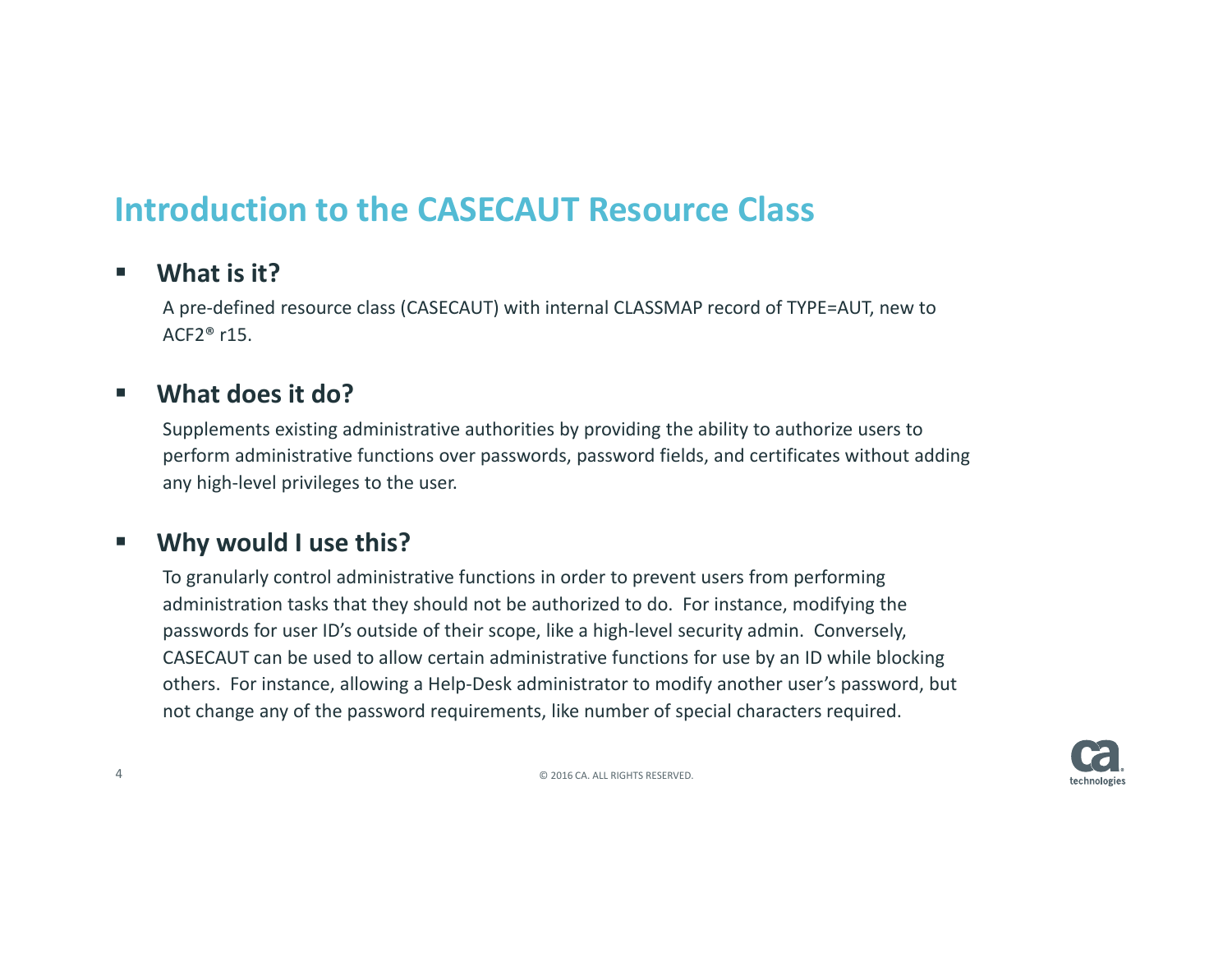## **Introduction to the CASECAUT Resource Class**

### $\blacksquare$ **How does CASECAUT work in CA ACF2®?**

CASECAUT provides granular security controls using simple ACF2® resource rules. Resource entities for these rules are based on the field being changed. For instance, *ACFCMD.USER.PASSWORD* controls administration over user passwords.

When being processed, CASECAUT class SAF calls are internally enforced. Bypassing the security check via SAFDEF override is not allowed. When traced, SECTRACE output displays "SAFDEF=+ENFORCE" for CASECAUT class events. CASECAUT rules can have logging set for failures, LOG, and PREVENT rules. CASECAUT rules follow all Scope controls for the target user to restrict which users they can change.

### $\mathcal{L}_{\mathcal{A}}$ **What can I protect with CASECAUT?**

CASECAUT protects two groups of administrative functions: *ACFCMD.USER* and *ACFCMD.DIGTCERT*. These two groups correspond to user's password/user's status and certificate related administration commands, respectively.

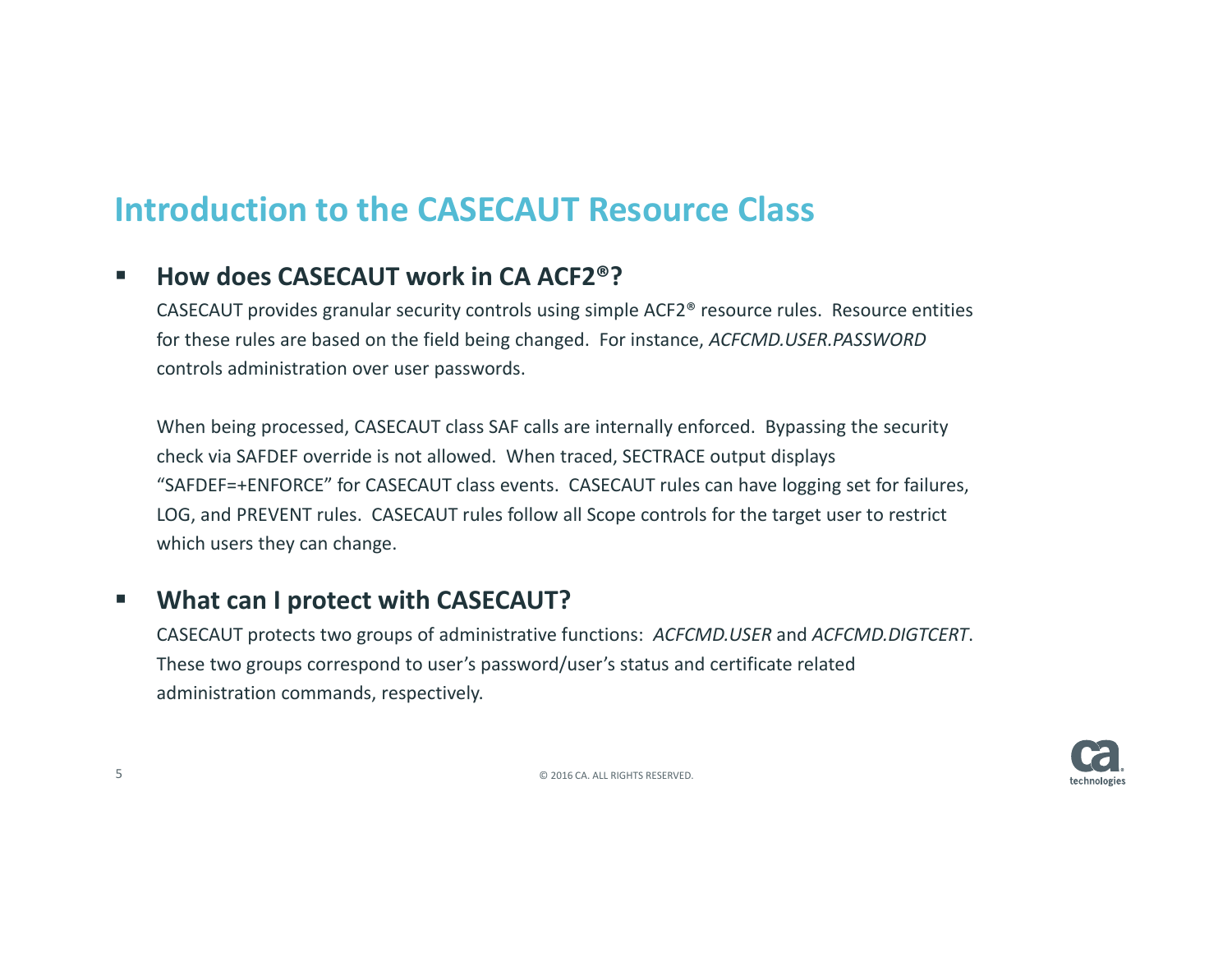## **Controlling Password/Password Field Administration**

 $\mathcal{L}_{\mathcal{A}}$  **CASECAUT provides control using the** *ACFCMD.USER.fieldname* **resource rules.**

These rules only allow for changes to password or user status related fields; no inserts or deletions of users is allowed. Thus, protecting against unauthorized users creating or deleting users outside of their scope.

### $\mathcal{L}_{\mathcal{A}}$ **Requirements for using** *ACFCMD.USER.fieldname* **resource rules are:**

- "Requestor" and "Target" end users must not be SECURITY, ACCOUNT, AUDIT, LEADER, or CONSULT LIDs.
- No SERVICE permissions allowed on rule lines; only access permissions are allowed.
- Appropriate SCOPE records exist for the target user(s) to restrict which IDs the target user may change.
- CASECAUT resource rules must be resident (i.e. add R‐RAUT type to GSO INFODIR rec)

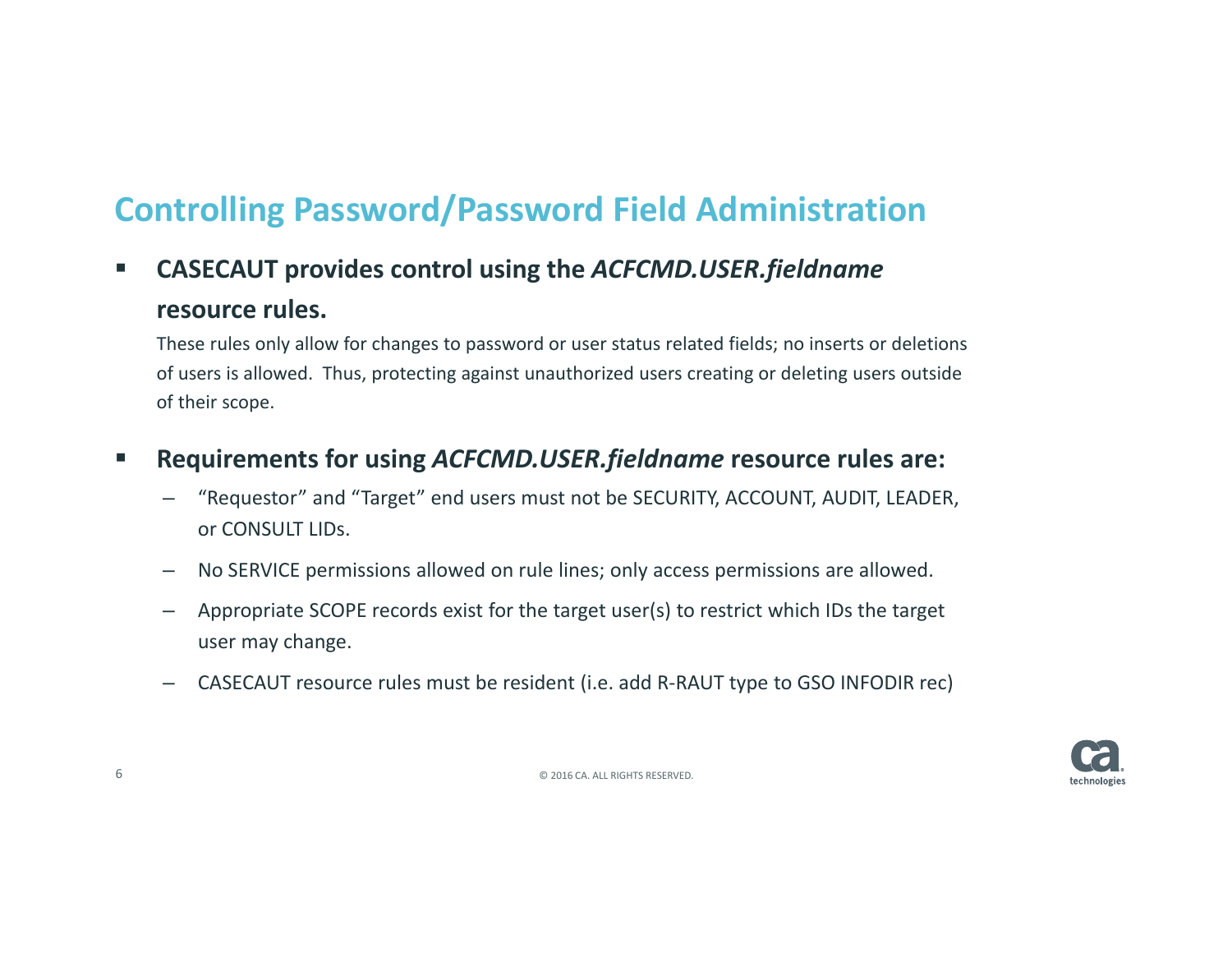## **Controlling Password/Password Field Administration**

| <b>Field Name</b> | <b>CASECAUT Resource Name</b> |  |
|-------------------|-------------------------------|--|
| PASSWORD          | ACFCMD.USER.PASSWORD          |  |
| PWPHRASE          | ACFCMD.USER.PWPHRASE          |  |
| PWP-VIO           | ACFCMD.USER.PWP-VIO           |  |
| PSWD-VIO          | ACFCMD.USER.PSWD-VIO          |  |
| PSEDCVIO          | ACFCMD.USER.PSWDCVIO          |  |
| KERB-VIO          | ACFCMD.USER.KERB-VIO          |  |
| CANCEL            | ACFCMD.USER.CANCEL            |  |
| SUSPEND           | ACFCMD. USER. SUSPEND         |  |



7©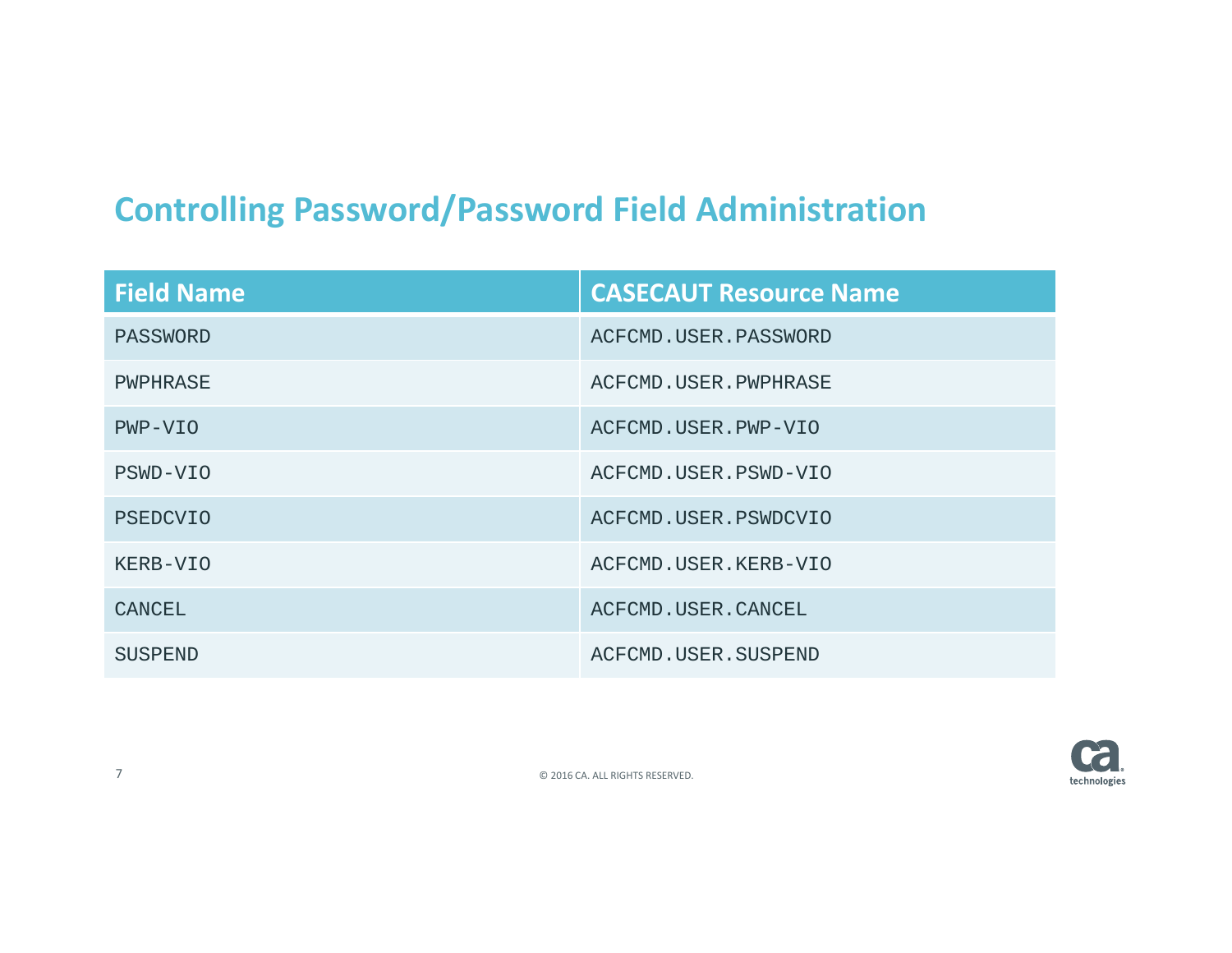## **Example 1: Help‐Desk Administrator**

#### $\overline{\phantom{a}}$ **Scenario:**

You have <sup>a</sup> set of Help‐Desk Administrators who have the role HLPDSK1 and wish to allow them to perform password changes and unsuspend users in their scope. What might <sup>a</sup> CASECAUT resource rule look like that provides this level of access?

#### $\mathcal{L}_{\mathcal{A}}$ **Solution:**

SET RESOURCE(AUT) COMP \* STORE\$KEY(ACFCMD) TYPE(AUT) ROLESET USER.PASSWORD ROLE(HLPDSK1) ALLOW USER.SUSPEND ROLE(HLPDSK1) ALLOW END

 $F$  ACF2, REBUILD(AUT),  $C(R)$ 

### **Resulting Behavior:**

If TSTUSR01 is <sup>a</sup> user under <sup>a</sup> HLPDSK1 administrator's scope, the administrator can perform password and suspend administration against TSTUSR01. Conversely, if SECADM is <sup>a</sup> privileged security administrator outside of <sup>a</sup> HLPDSK1 administrator's scope, the administrator is unable to perform any password or suspend administration against SECADM.

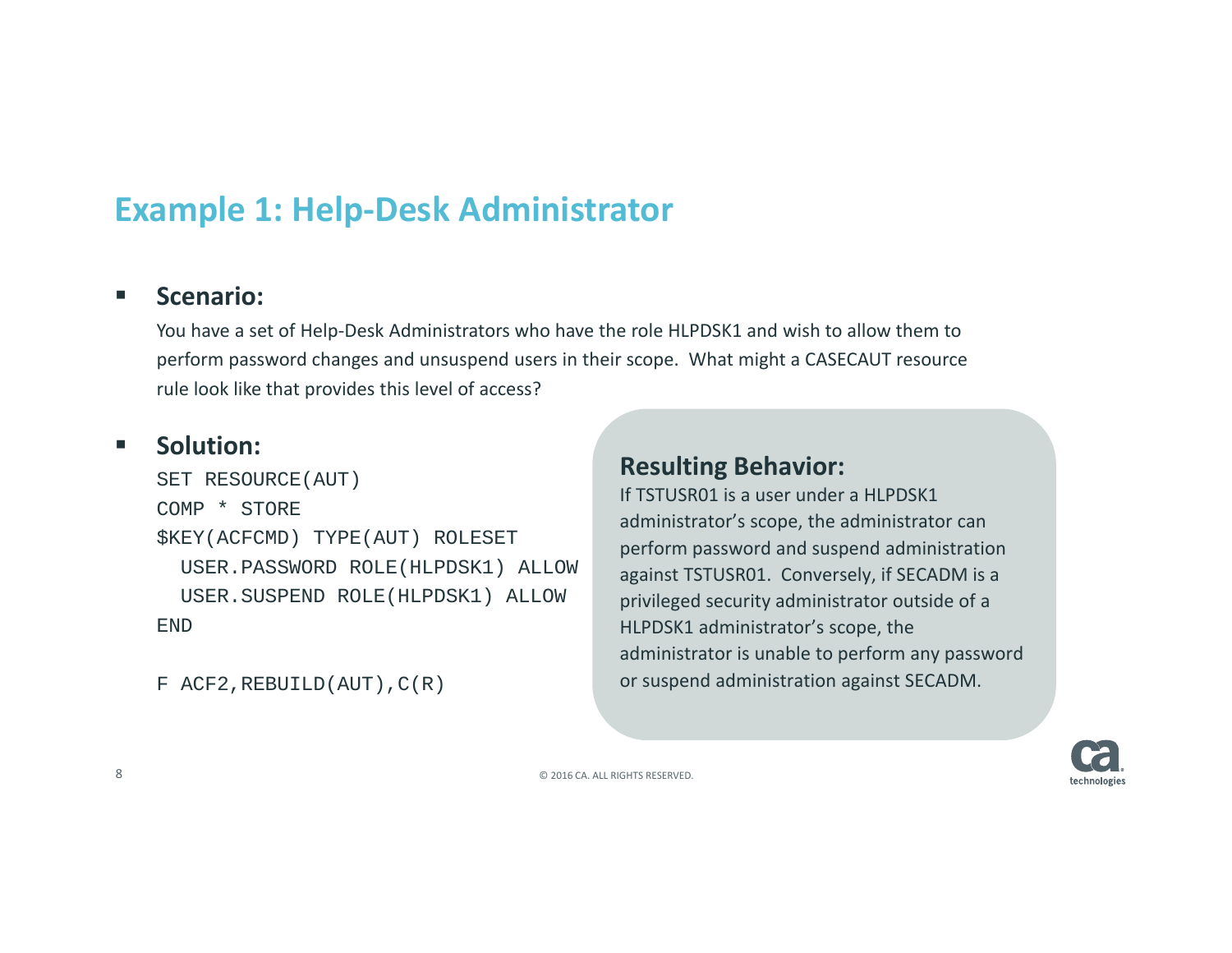$\blacksquare$  **CASECAUT provides control using the** *ACFCMD.DIGTCERT.fieldname* **resource rules.**

These rules only allow for changes to digital certificate and keyring related fields via commands through TSO/E or Batch processing. Thus, providing users the ability to control certificate administration for themselves and others within their scope.

### $\mathcal{L}_{\mathcal{A}}$ **Requirements for using** *ACFCMD.DIGTCERT.fieldname* **resource rules**

### **are:**

- SERVICE levels control the type of access:
	- $\blacksquare$ SERVICE(READ) – User can administer own certificate, keyring, or token.
	- п SERVICE(UPDATE) – User can administer another user's certificate, keyring, or token.
	- $\blacksquare$ SERVICE(DELETE) – User can administer <sup>a</sup> SITE or CERTAUTH certificate and/or certificate mapping.
- Appropriate SCOPE records exist for the target user(s) to restrict which user certificates the target user may administer.
- CASECAUT resource rules must be resident (i.e. add R‐RAUT type to GSO INFODIR rec)

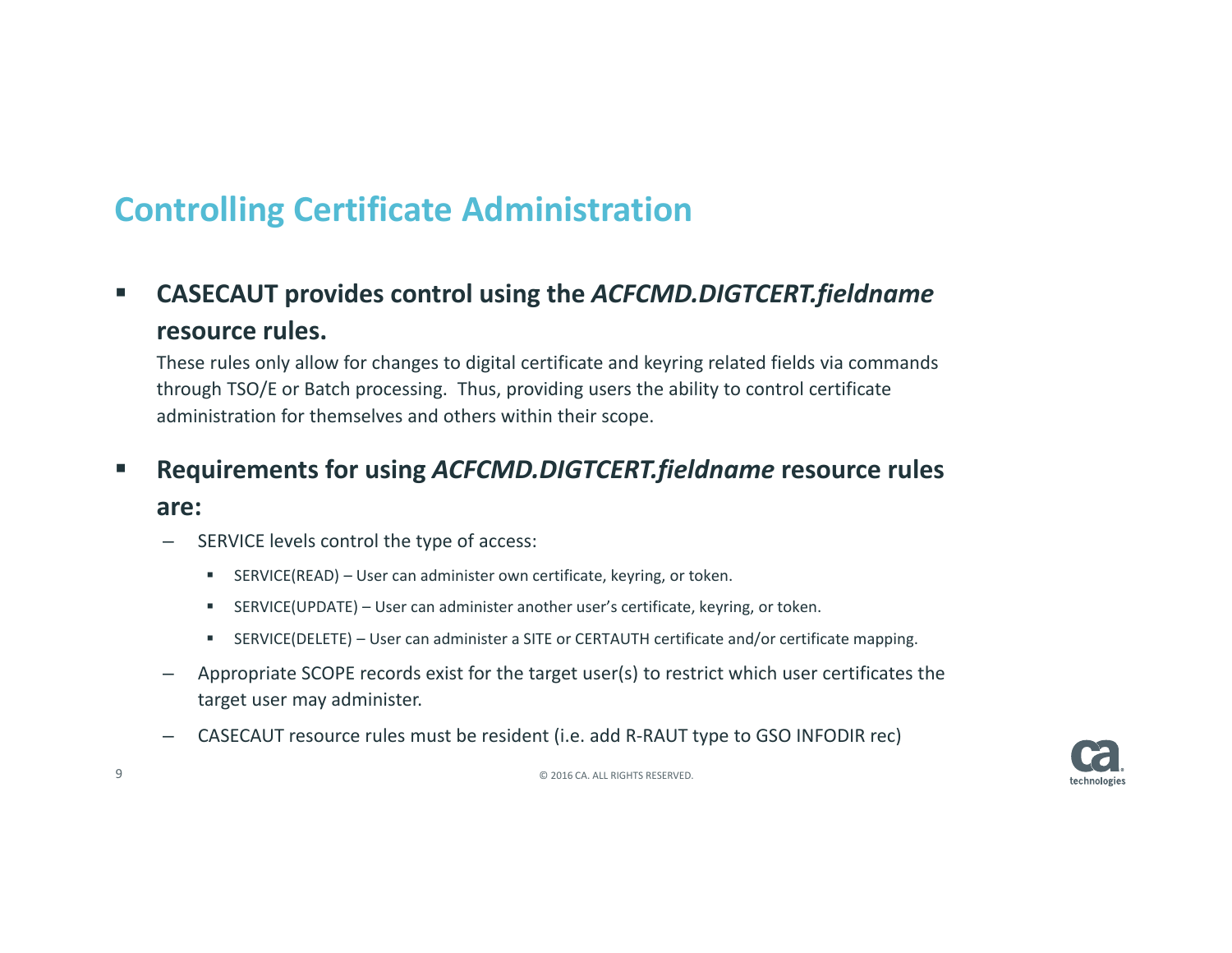| <b>Certificate Command</b> | <b>Resource Names</b>     |
|----------------------------|---------------------------|
| <b>CHKCERT</b>             | ACFCMD.DIGTCERT.CHKCERT   |
| <b>CHANGE</b>              | ACFCMD.DIGTCERT.ALTER     |
| <b>CONNECT</b>             | ACFCMD.DIGTCERT.CONNECT   |
| DELETE.                    | ACFCMD.DIGTCERT.DELETE    |
| <b>EXPORT</b>              | ACFCMD.DIGTCERT.EXPORT    |
| EXPORT (KEYRING)           | ACFCMD.DIGTCERT.EXPORTKEY |
| <b>GENCERT</b>             | ACFCMD.DIGTCERT.GENCERT   |
| GENREO                     | ACFCMD.DIGTCERT.GENREQ    |

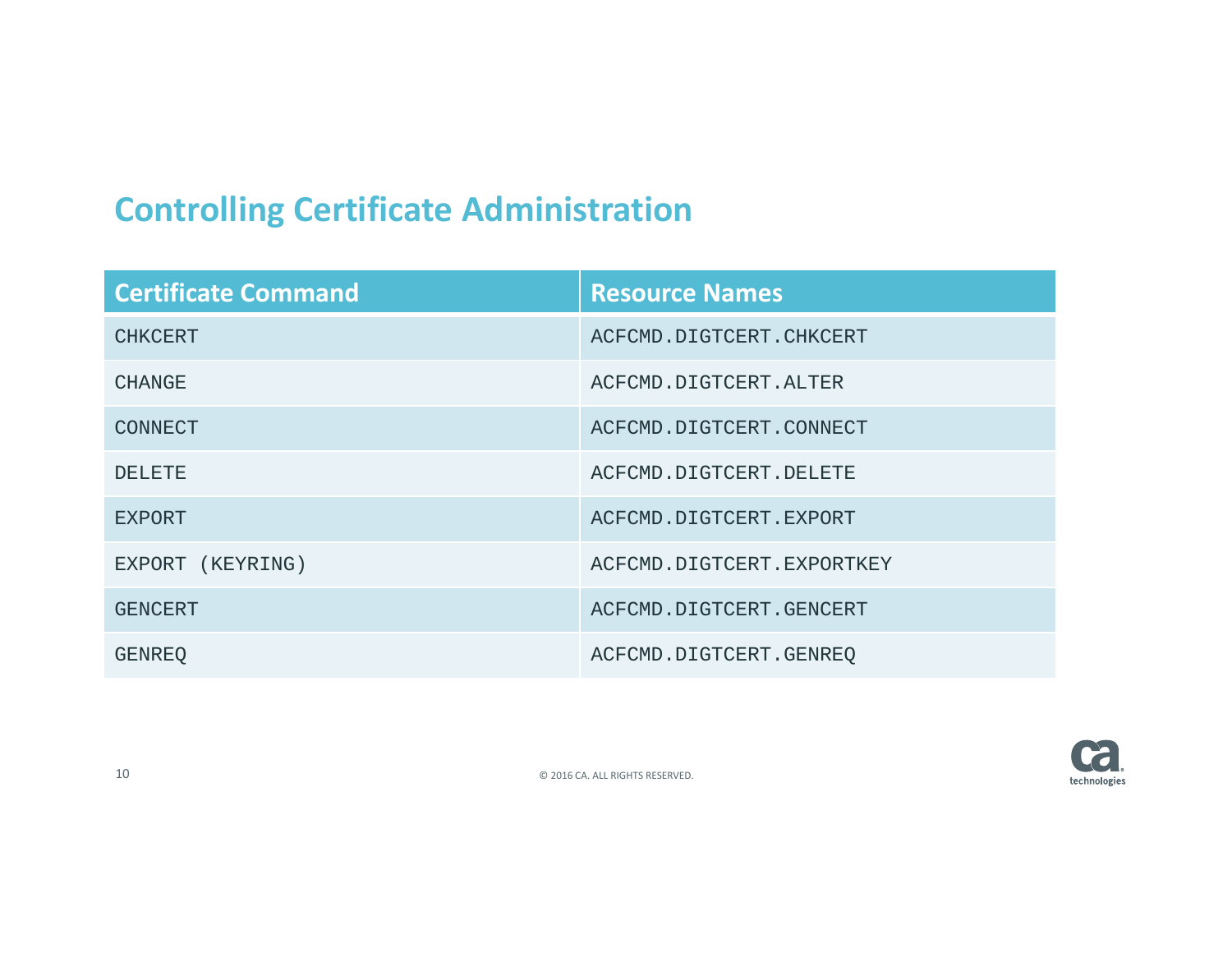| <b>Certificate Command</b> | <b>Resource Names</b>           |  |
|----------------------------|---------------------------------|--|
| INSERT                     | ACFCMD.DIGTCERT.ADD             |  |
| INSERT (CERTMAP)           | ACFCMD.DIGTCERT.ADDMAP          |  |
| INSERT (KEYRING)           | ACFCMD.DIGTCERT.ADDRING         |  |
| <b>T.T.ST</b>              | ACFCMD.DIGTCERT.LIST            |  |
| P11TOKEN BIND              | ACFCMD.DIGTCERT.P11TOKEN.BIND   |  |
| P11TOKEN IMPORT            | ACFCMD.DIGTCERT.P11TOKEN.IMPORT |  |
| P11TOKEN UNBIND            | No CASECAUT auth's required.    |  |
| <b>REKEY</b>               | ACFCMD.DIGTCERT.REKEY           |  |

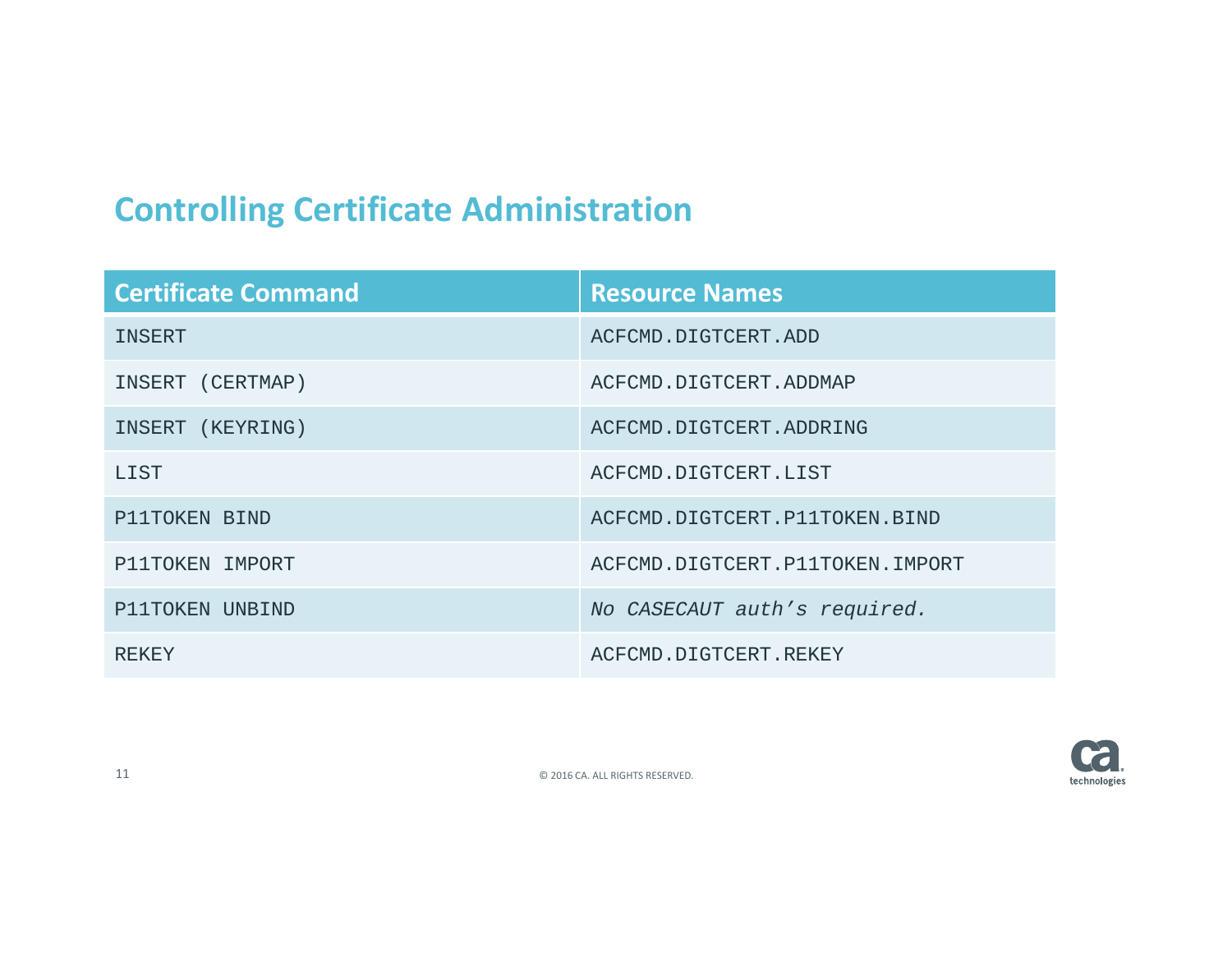| Certificate Command | <b>Resource Names</b>    |
|---------------------|--------------------------|
| REMOVE              | ACFCMD.DIGTCERT.REMOVE   |
| RENEW               | ACFCMD.DIGTCERT.RENEW    |
| <b>ROLLOVER</b>     | ACFCMD.DIGTCERT.ROLLOVER |

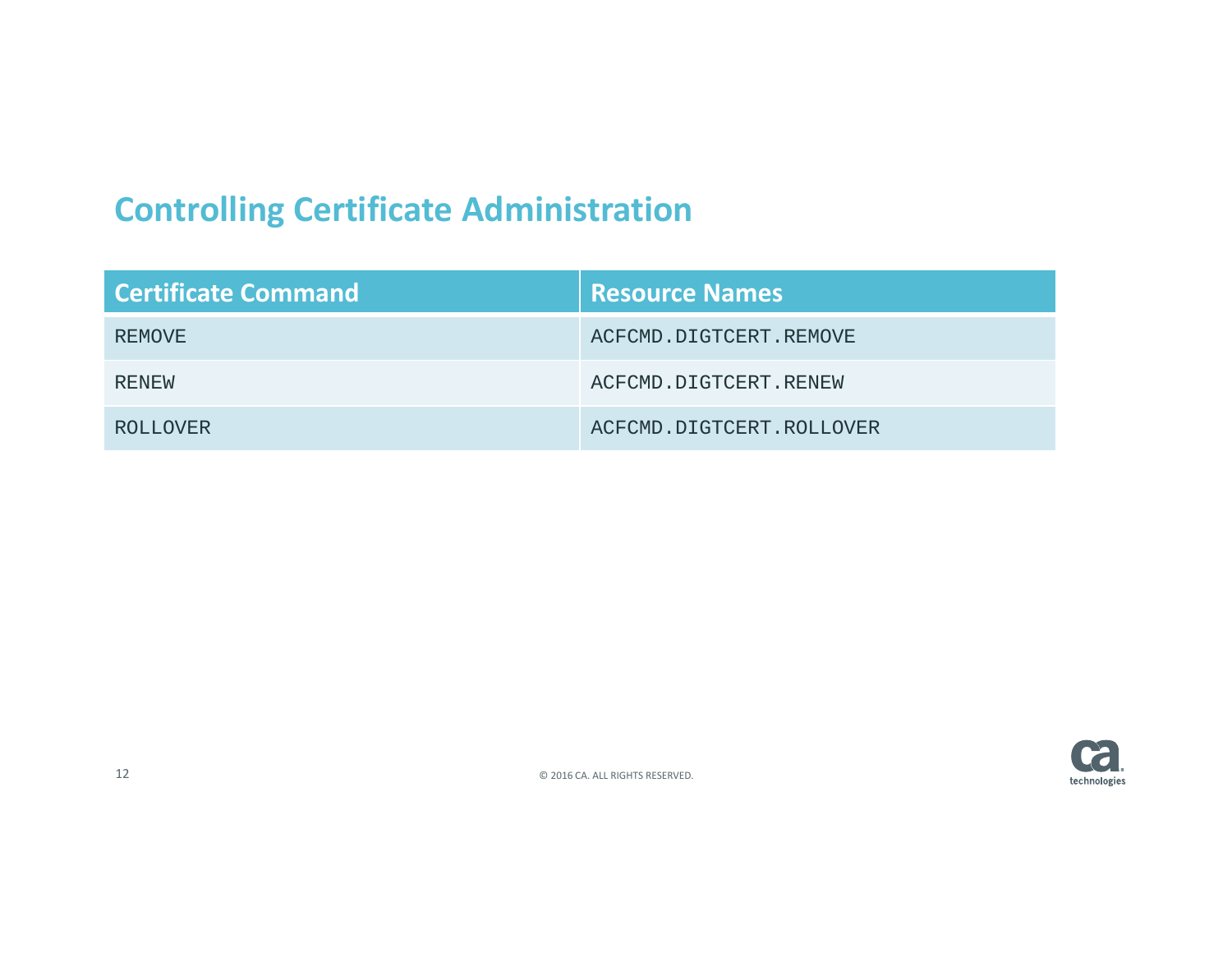## **Example 2: Certificate Administration**

#### $\overline{\phantom{a}}$ **Scenario:**

You have <sup>a</sup> set of Help‐Desk Administrators who have the role HLPDSK1 and wish to allow them to administer all certificate‐related objects for users in their scope and have those administration commands logged by ACF2. What might <sup>a</sup> CASECAUT resource rule look like that provides this level of access?

#### $\overline{\phantom{a}}$ **Solution:**

SET RESOURCE(AUT) COMP \* STORE\$KEY(ACFCMD) TYPE(AUT) ROLESET DIGTCERT.- ROLE(HLPDSK1) – SERVICE(READ,UPDATE,DELETE) LOG END

 $F$  ACF2, REBUILD(AUT),  $C(R)$ 

### **Resulting Behavior:**

If TSTUSR01 is <sup>a</sup> user under <sup>a</sup> HLPDSK1 administrator's scope, the administrator can perform any certificate‐related administration against TSTUSR01. Conversely, if SECADM is <sup>a</sup> privileged security administrator outside of <sup>a</sup> HLPDSK1 administrator's scope, the administrator is unable to perform any certificate‐related administration against SECADM.

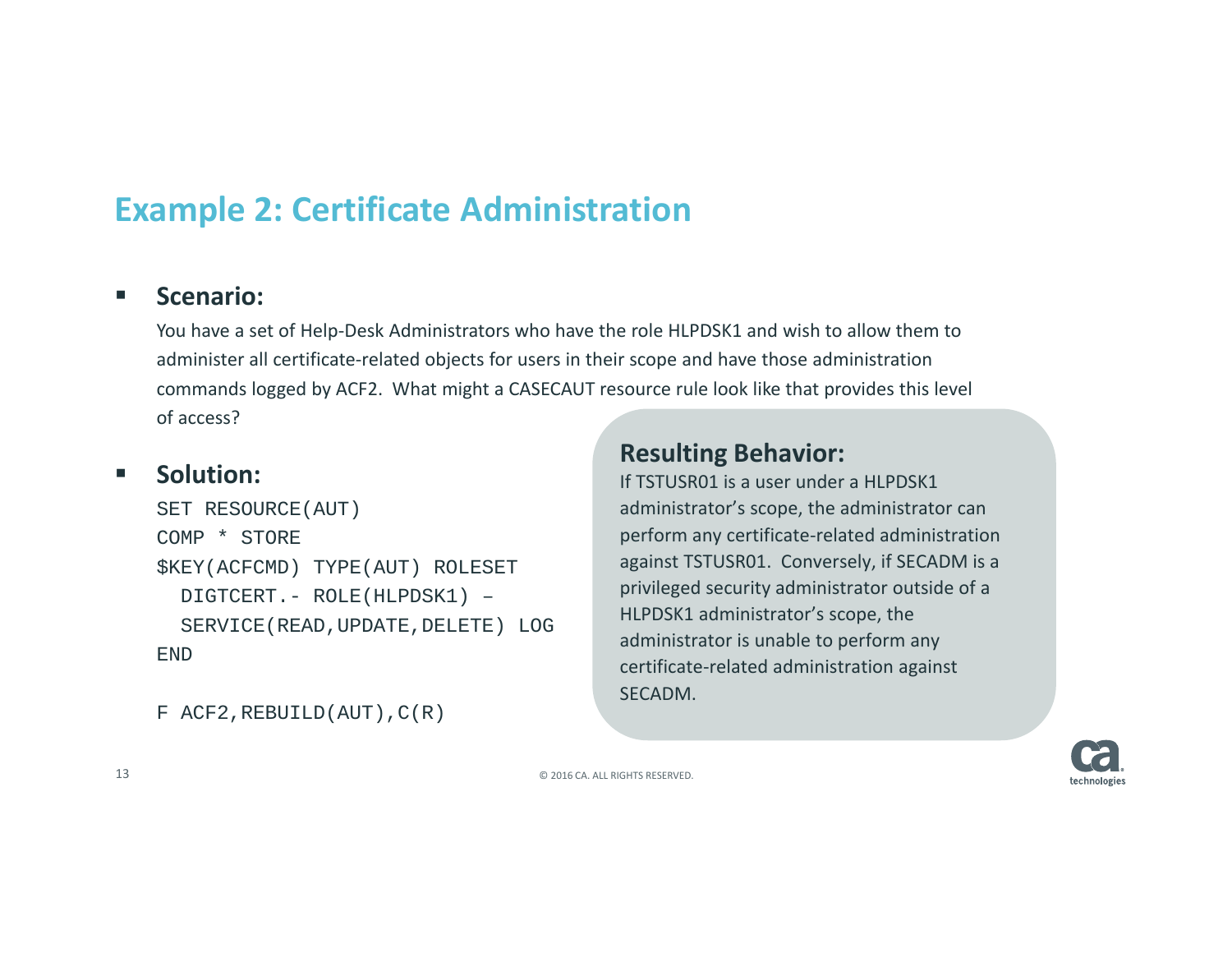## **Example 3: Certificate Administration**

### $\overline{\phantom{a}}$ **Alternate Scenario:**

You have <sup>a</sup> set of Help‐Desk Administrators who have the role HLPDSK1 and wish to only allow them to connect and remove certificates to <sup>a</sup> user's keyring for all users within their scope. What might <sup>a</sup> CASECAUT resource rule look like that provides this level of access?

#### $\mathcal{L}_{\mathcal{A}}$ **Solution:**

```
SET RESOURCE(AUT)
COMP * STORE
$KEY(ACFCMD) TYPE(AUT) ROLESET
 DIGTCERT.CONNECT ROLE(HLPDSK1) –
    SERVICE(UPDATE)
 DIGTCERT.REMOVE ROLE(HLPDSK1) –
    SERVICE(DELETE)
END
F ACF2, REBUILD(AUT), C(R)
```
### **Resulting Behavior:**

If TSTUSR01 is <sup>a</sup> user under <sup>a</sup> HLPDSK1 administrator's scope, the administrator can only connect or remove certificates from TSTUSR01's keyring. Conversely, if SECADM is <sup>a</sup> privileged security administrator outside of <sup>a</sup> HLPDSK1 administrator's scope, the administrator is unable to connect or remove certificates fromSECADM's keyring.

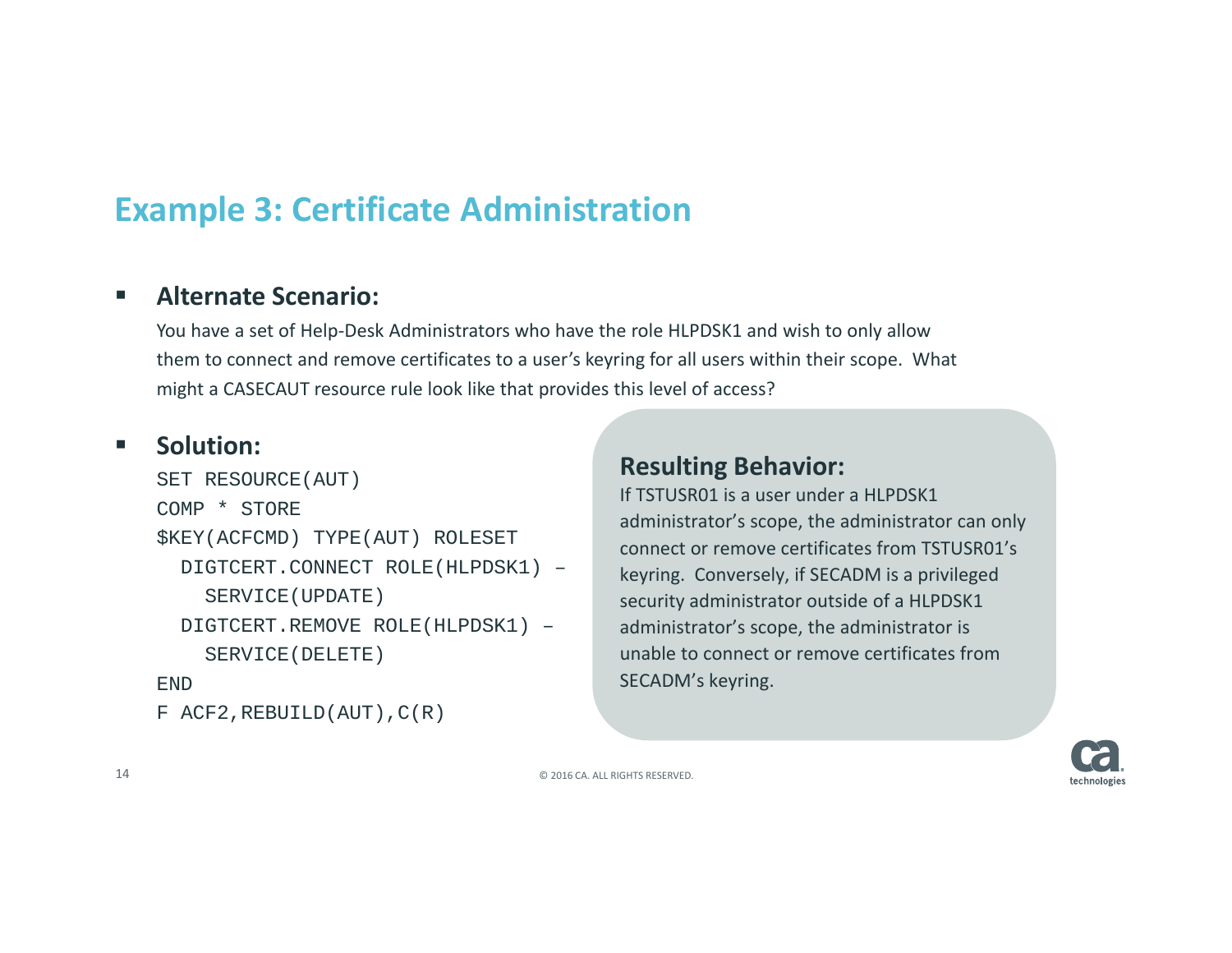### **Resources**

- $\blacksquare$  **More detailed documentation, including command authorization requirements, can be found in the CA ACF2® product documentation on the new Docops Documentation Platform:** https://docops.ca.com/ca‐acf2‐for‐z‐os/15‐0‐&‐16‐0/en
- $\mathcal{L}_{\mathcal{A}}$  **Specifics to this presentation can be found under the following subheadings within the "Administrating" section:**
	- Identify Who Can Maintain Logonid Records
	- Granular Certificate Administration

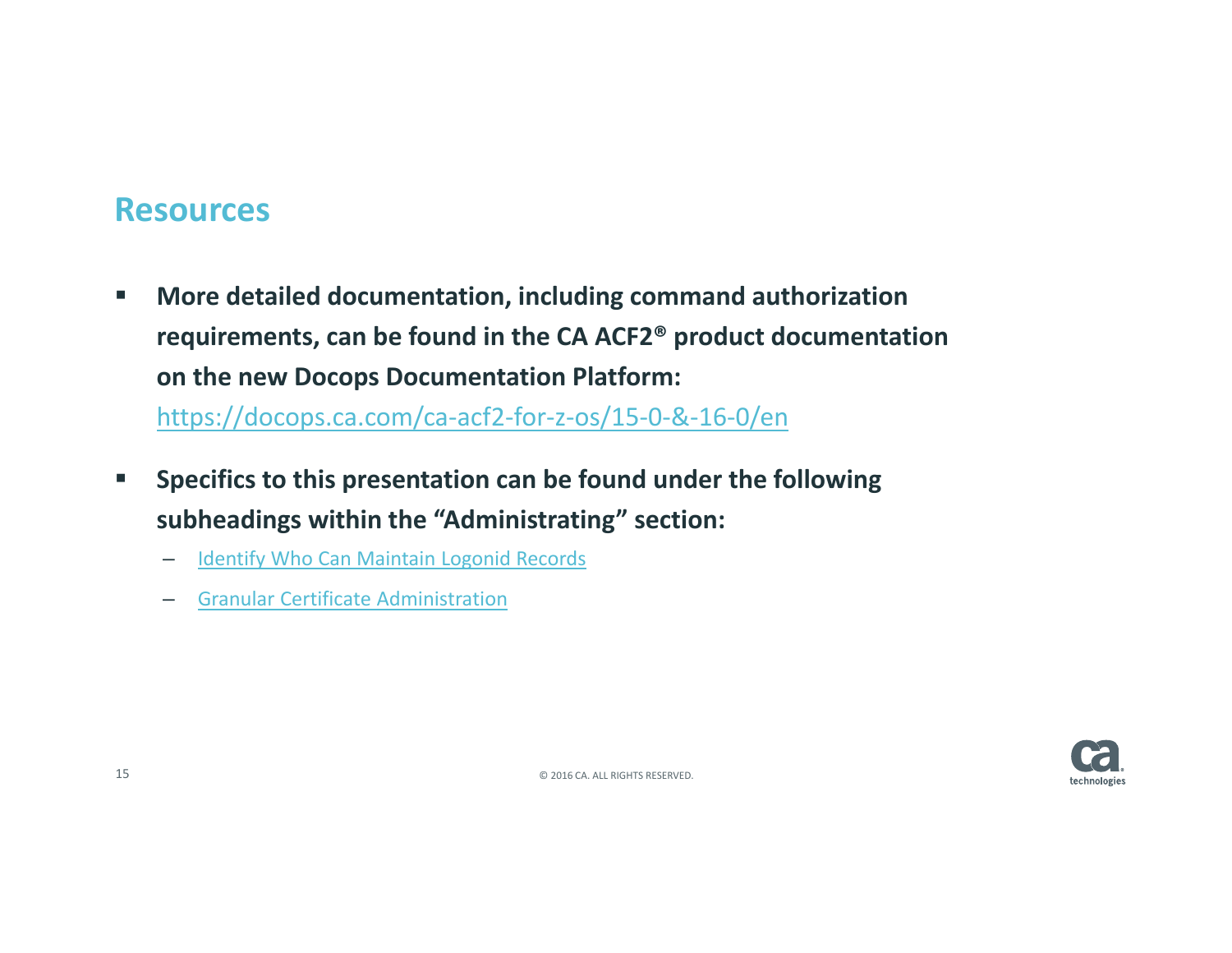## **Final Thoughts**

 $\blacksquare$  **If you like what you saw, join CA Communities and start submitting Ideation requests for future granularity enhancements.**

We want to continue to provide the product support and enhancements that best suit your business needs. In order to do this, your participation in the CA Communities and Ideation spaces is critical. By submitting Ideation requests, other Communities members can see your ideas and vote on them. With these votes, we at CA gain <sup>a</sup> better understanding of what is important to you, our customers, and can better plan and act on those enhancements that are the most meaningful and provide the most value to your business.

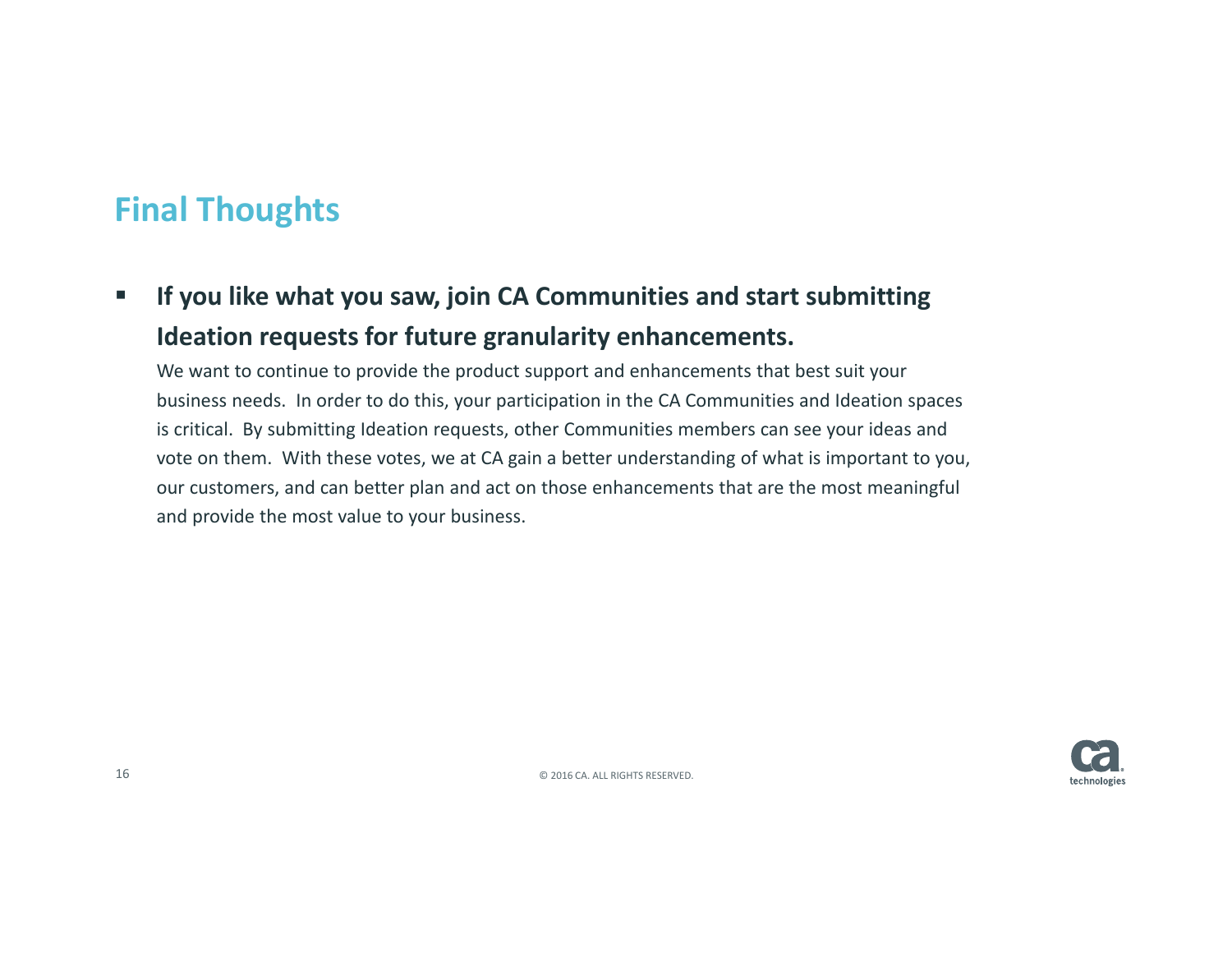## **Questions?**





2016 CA. ALL RIGHTS RESERVED.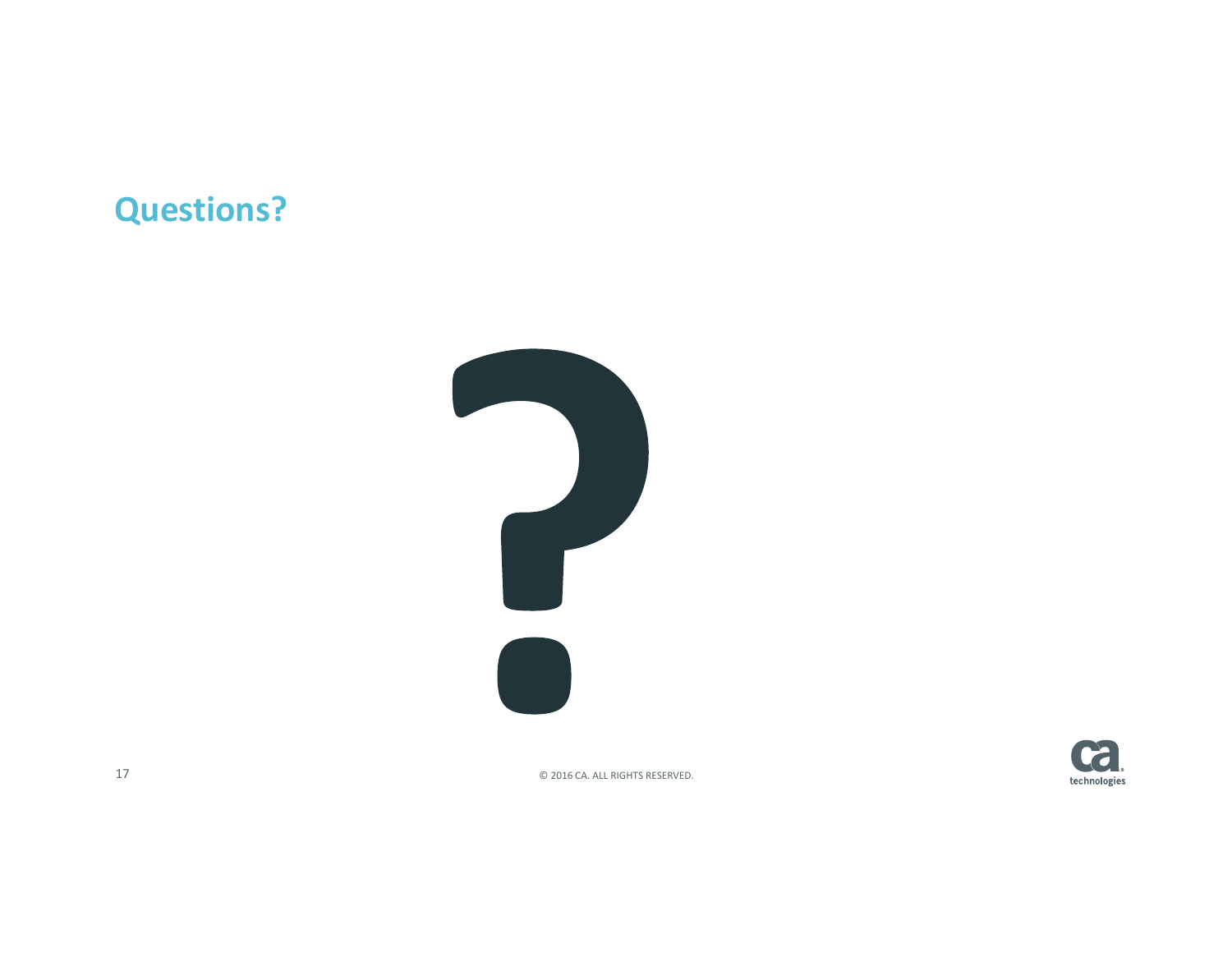

## **CA Mainframe Security Monthly Fridays**

| <b>Topic</b>                                                 | <b>Date</b>      |
|--------------------------------------------------------------|------------------|
| Implementing Granular Security Controls in CA ACF2           | August 26        |
| Defense in Depth Enterprise Security: Mainframe Security 101 | September 23     |
| Introducing CA Compliance Event Manager                      | October 28       |
| CA World '16                                                 | November 14 - 18 |
| Real-Time Data Audit and Security                            | December 23      |
|                                                              |                  |
|                                                              |                  |

- **Where: CA Mainframe Security Community**
- **When: Every 4th Friday of the month**